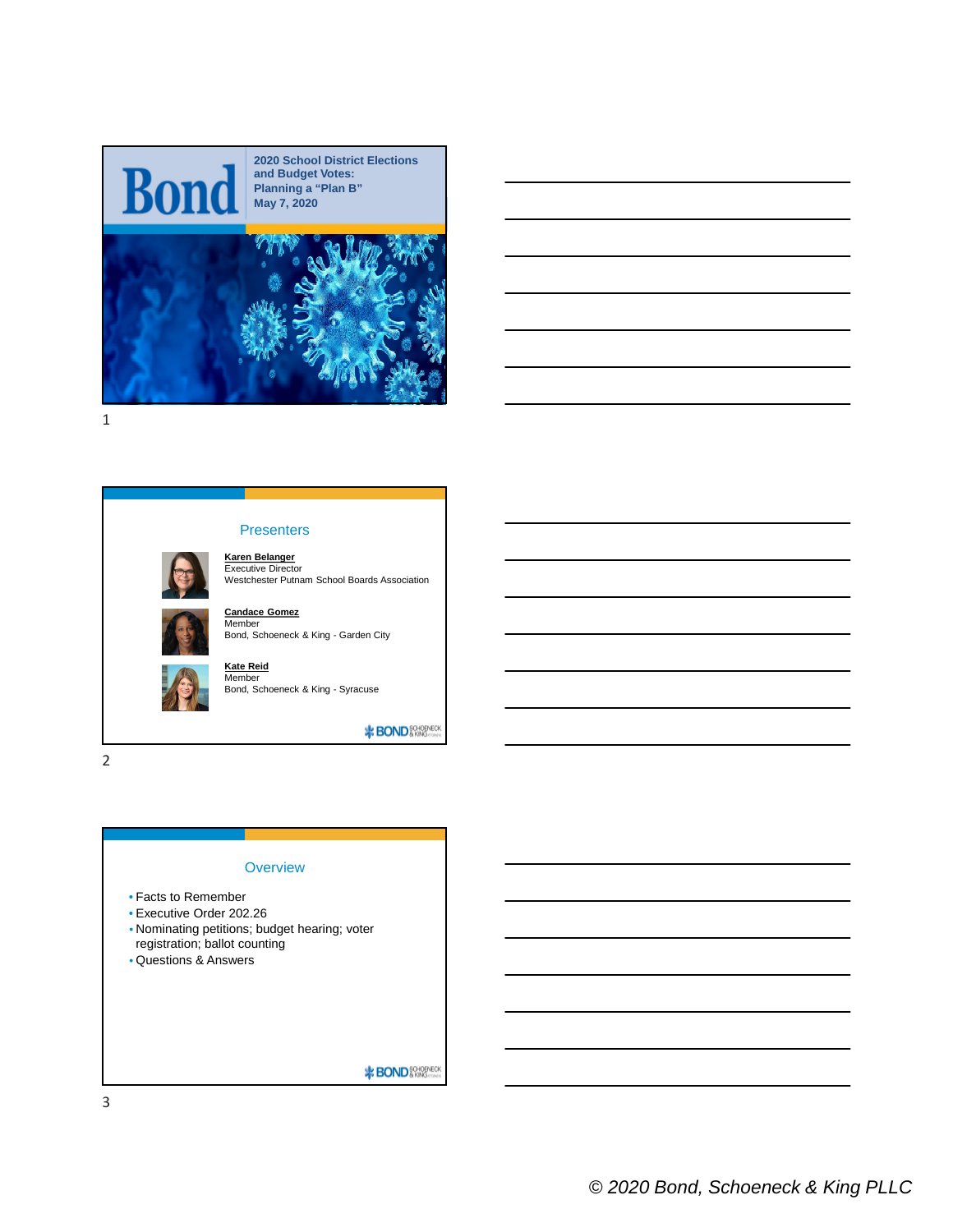# Facts to Remember

•In these unprecedented times during the coronavirus pandemic, school districts will play a critical role in helping voters to participate in the democratic process while simultaneously helping to prevent the spread of COVID-19 through remote voting procedures.

**\*BOND** SCHOPVECK

4

## Facts to Remember

- •New York State Education Law Supersedes New York State Election Law.
- •Apply New York State Education Law and Executive Order 202.26 to June 2020 election/budget vote.

**\*BOND** SCHOPYECK

5

## Facts to Remember (cont.)

•The Commissioner of Education has Exclusive and Final Authority Over Election Disputes

**\*BOND** SCHOOL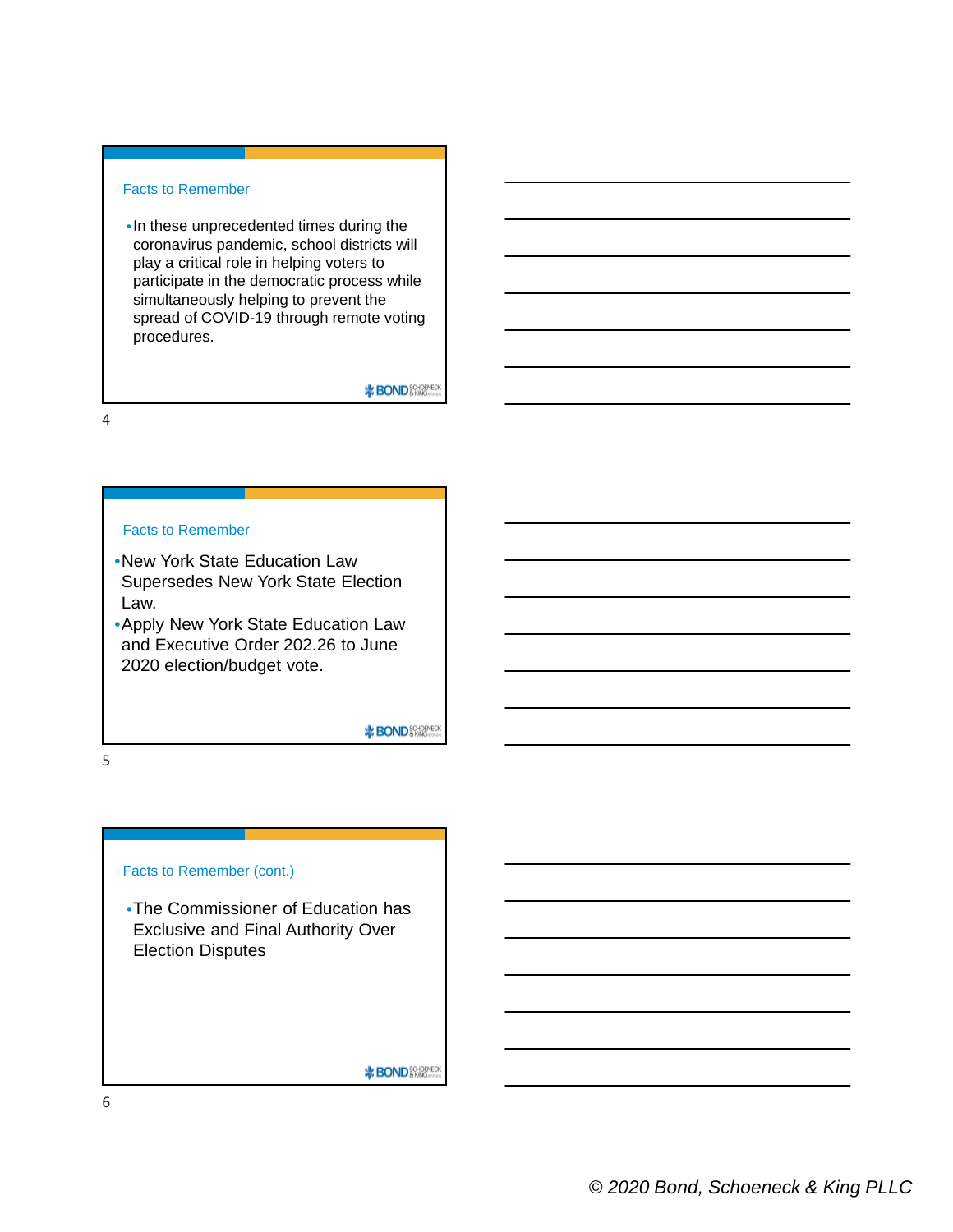# Facts to Remember (cont.)

•The Commissioner of Education has consistently ruled that an election (budget vote, bond vote, school board member vote, voter proposition referendum) will not be overturned for technical irregularities *unless* a very strong showing can be made that the outcome *actually would have been different but for the irregularity*.

**\*BOND**&RMSCOK

7

# Executive Order 202.26

•On May 1, 2020, the Governor issued Executive Order 202.26, which sets the date of school district elections and budget votes for **June 9, 2020** and voting shall occur "only by absentee ballot".

**\***BOND<sup>80H0PVECK</sub></sup>

8

#### Executive Order (cont.)

- •The Executive Order is very unclear
- •Many, many questions remain
- •Conflicting reasonable legal interpretations can be reached
- regarding the same particular issue •Always consult with and rely upon the advice of your designated school attorney

**\*BOND** SCHOOL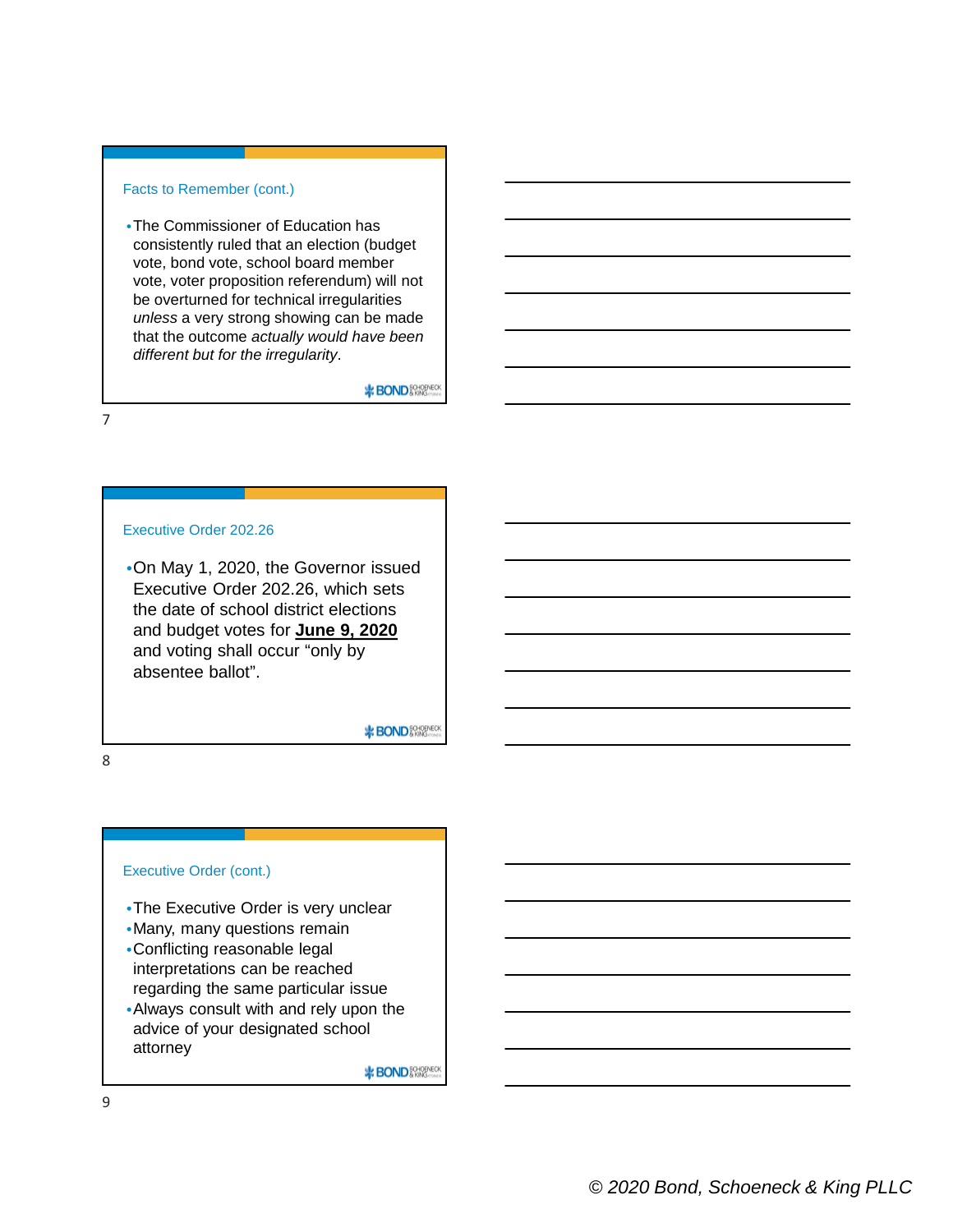#### Nominating Petitions

- Per the Executive Order, the requirement of signatures on nominating petitions has been <u>waived</u>. No signatures need to be<br>gathered. All age and residency requirements remain applicable. • Nominating petitions must be received (not postmarked) by the District Clerk's Office no later than May 11, 2020 at 5 p.m. in
- order for a candidate to be placed on the ballot.

**\***BOND<sup>8QHQBNECK</sup>

10

#### Budget Hearing

- Board must hold public budget hearing 7-14 days before the vote.
- In accordance with Executive Order 202.15, public hearings that were scheduled to be conducted in April or May are now to be held virtually through the use of video conferencing or teleconferencing.
- Consistent with that Order, it is recommended that districts schedule this year's budget hearing prior to June 1st.

**\*BOND**&RMS

11

# Voter Registration •Poll Registration vs. Personal Registration **\*BOND** SCHOPMED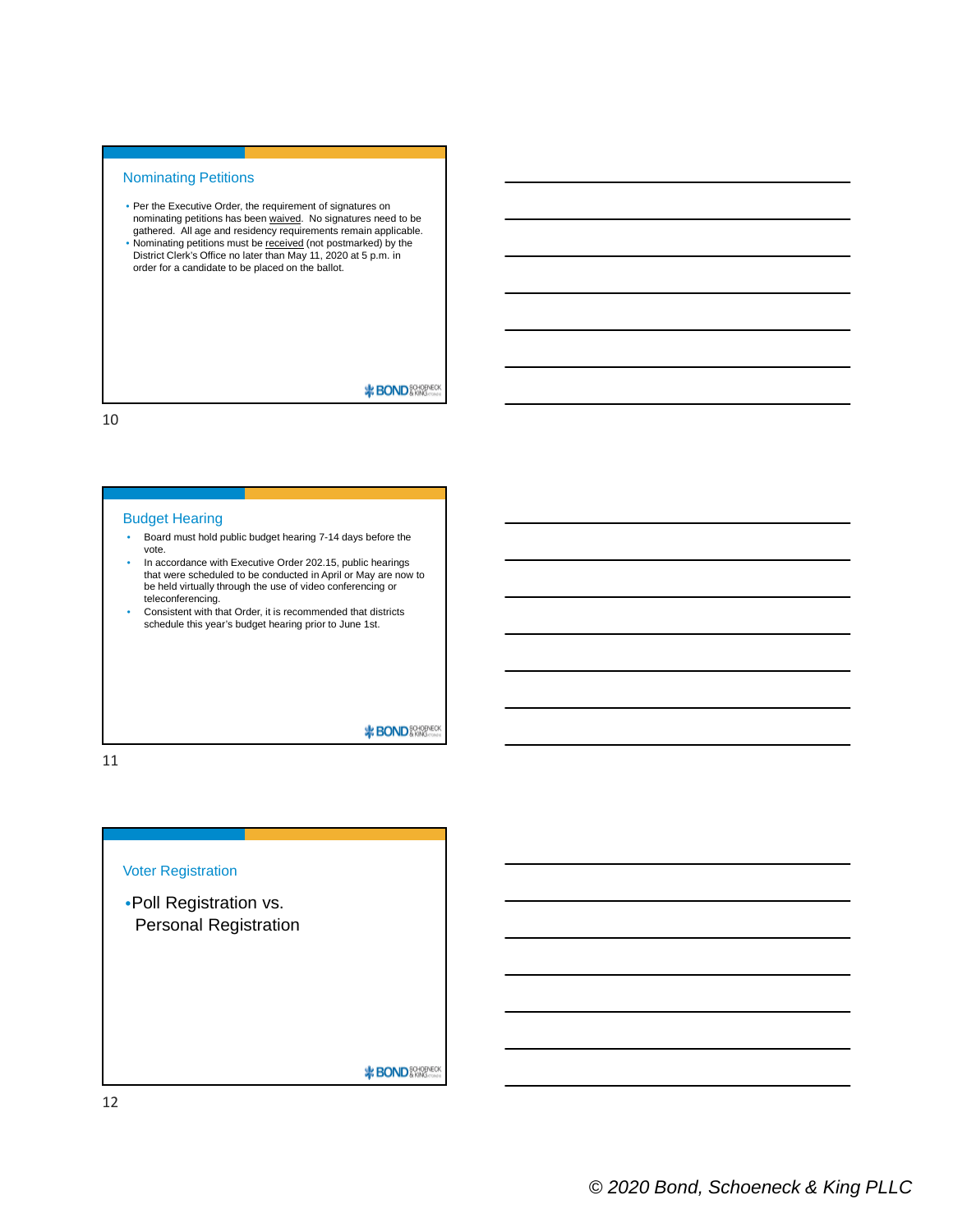# Ballot Counting

• Only absentee ballots that are received by the Office of the District Clerk by June 9, 2020 at 5 p.m. may be counted. *(Not postmarked by June 9th).*

**\***BOND<sup>8QHOBNECK</sub></sup>

13

# Absentee Ballots Opened in Public

• Education Law 2018-a(10) requires the election inspectors to examine and count the absentee ballots after the polls close and, while the election inspectors are examining absentee ballots, "any qualified voter present in the polling place may object to the voting of the ballot contained in any envelope" upon certain specified grounds. During a typical election, this necessitates the opening of the ballots in public.

**\***BOND**&** 

14

#### Absentee Ballots Opened in Public (cont.)

- It's not clear how a voter would (could) even object to an absentee ballot this year if voters are not going to be physically present in the polling place.
- However, in districts that already have the technological capability to do so, it may be advisable to live-stream the opening of ballots.
- If a district doesn't already have the technological capability to live-stream, then it may not be advisable to go through the time and expense of obtaining that capability.

**\*BOND** SCHOPHECK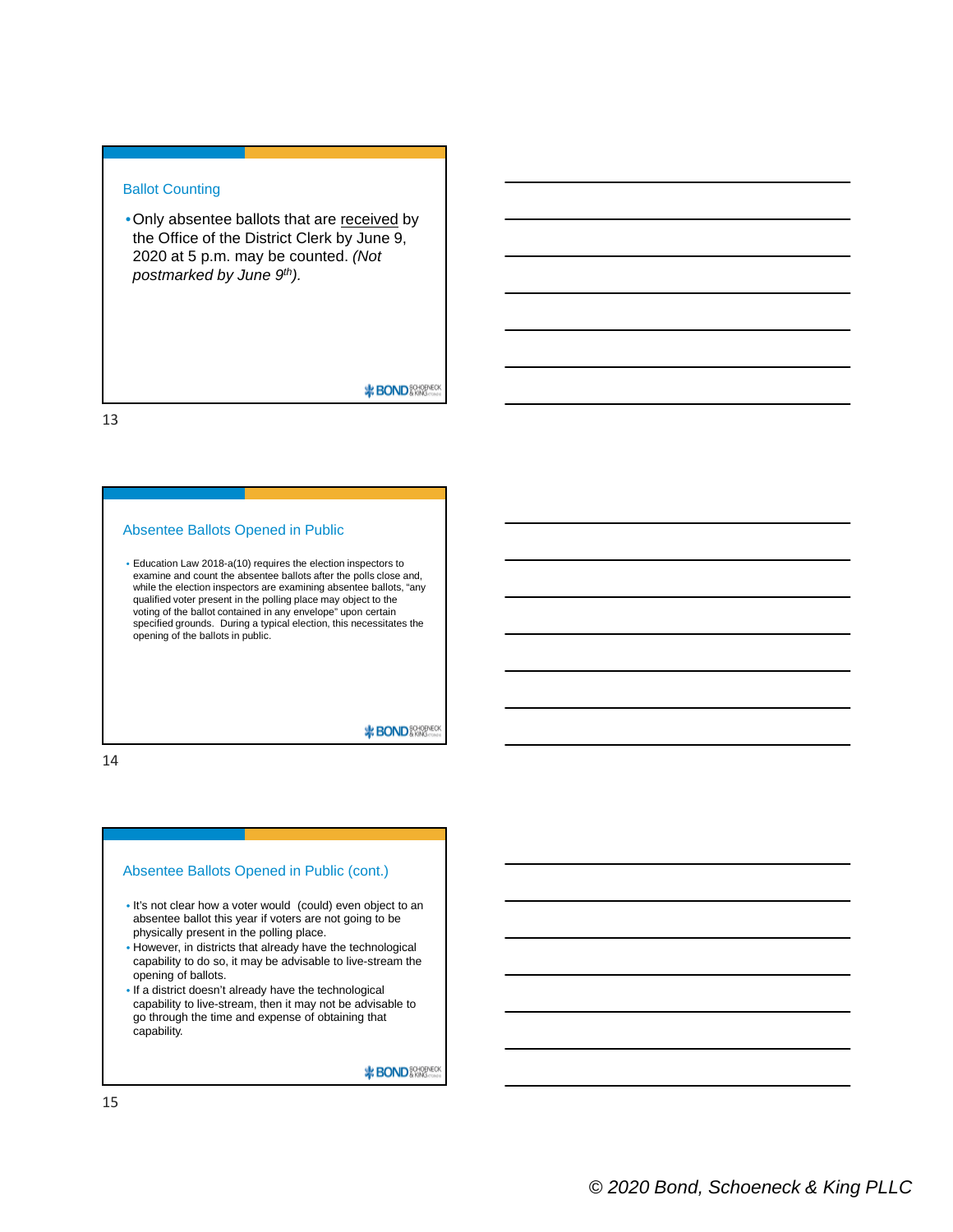

16

## **Questions**

- •Will the State provide guidance on the printing of ballots for school elections?
- •Will the State provide a standardized form for use by districts?
- •Will the State provide a list of approved printing companies who are authorized to print absentee ballots?

**\***BOND<sup>80H0PVECK</sub></sup>

17

#### Answer

No, we have not received any indication that the State will be providing additional information to school districts regarding the upcoming election/budget vote on June 9. The only additional communication that we expect to receive is a renewed Executive Order on June 1 extending the provisions of the May 1 Executive Order.

**\***BOND<sup>SCHOPVECK</sub></sup>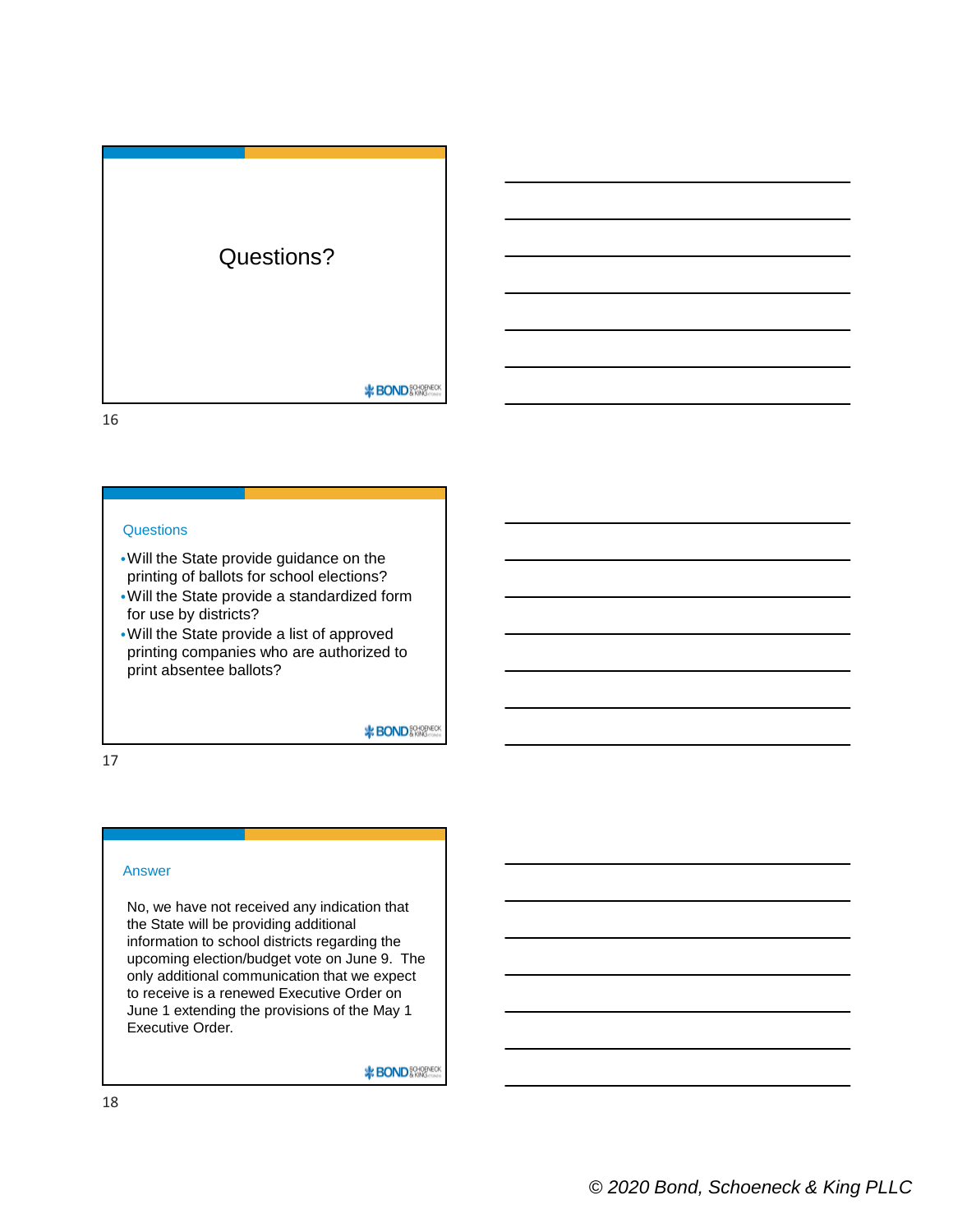## **Question**

•Do districts need to produce machine readable ballots?

**\***BOND<sup>8QHQBNECK</sup>

19

#### Answer

- No, districts are not required to produce machine readable absentee ballots.
- Neither the applicable statutes nor the Executive Order address the use of machines to count absentee ballots. It appears that districts may be able to use machine readable ballots if they choose to do so. Per Education Law § 2018-a and § 2018-b, absentee ballot envelopes must be opened by election inspectors and the ballot must be deposited into the proper box. Such ballots shall then be counted or canvassed by the election inspectors. (Presumably by either hand count or machine count.)

**\*BOND**&RMS

20

#### **Question**

•Will districts need to print Spanish ballots? If yes, will districts be required to send to each qualified voter in the district?

**\*BOND** SCHOPHECK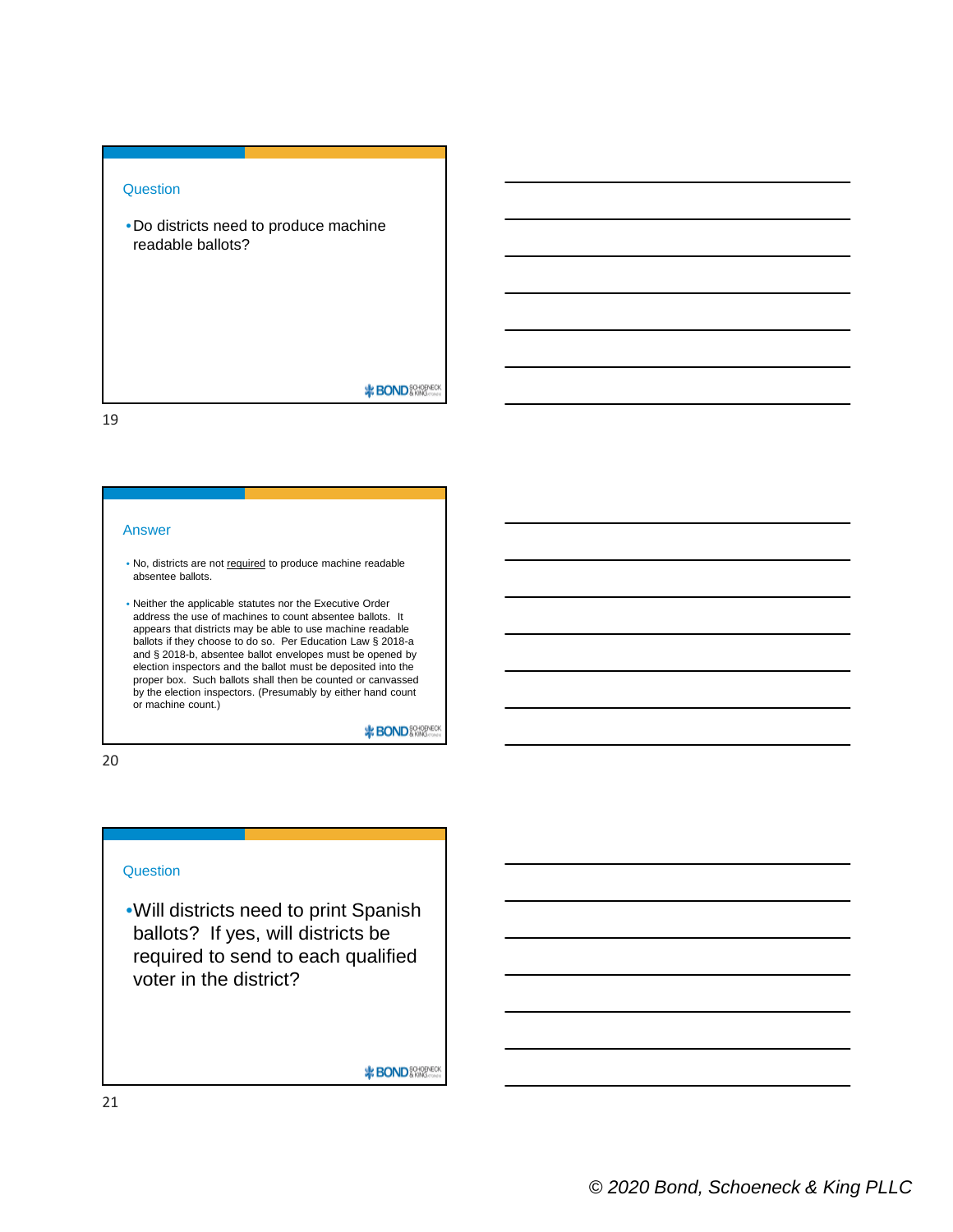#### Answer

Yes, for districts covered by Section 203 of the Voting Rights Act of 1965. Pursuant to that section, "whenever any State or political subdivision [covered by the section] provides any registration or voting notices, forms, instructions, assistance, or other materials or information relating to the electoral process, including ballots, it shall provide them in the language of the applicable minority group as well as the English language.

**\***BOND<sup>8QHOBNECK</sub></sup>

22

## **Questions**

- •Who is authorized to open and verify ballots?
- •Will the State require election inspectors to be utilized for this process?

**\***BOND**&** 

23

# Answer

•Per Education Law § 2018-a and § 2018-b, absentee ballot envelopes must be opened by election inspectors. The Executive Order did not waive the requirement for election inspectors.

**\*BOND** SCHOPHECK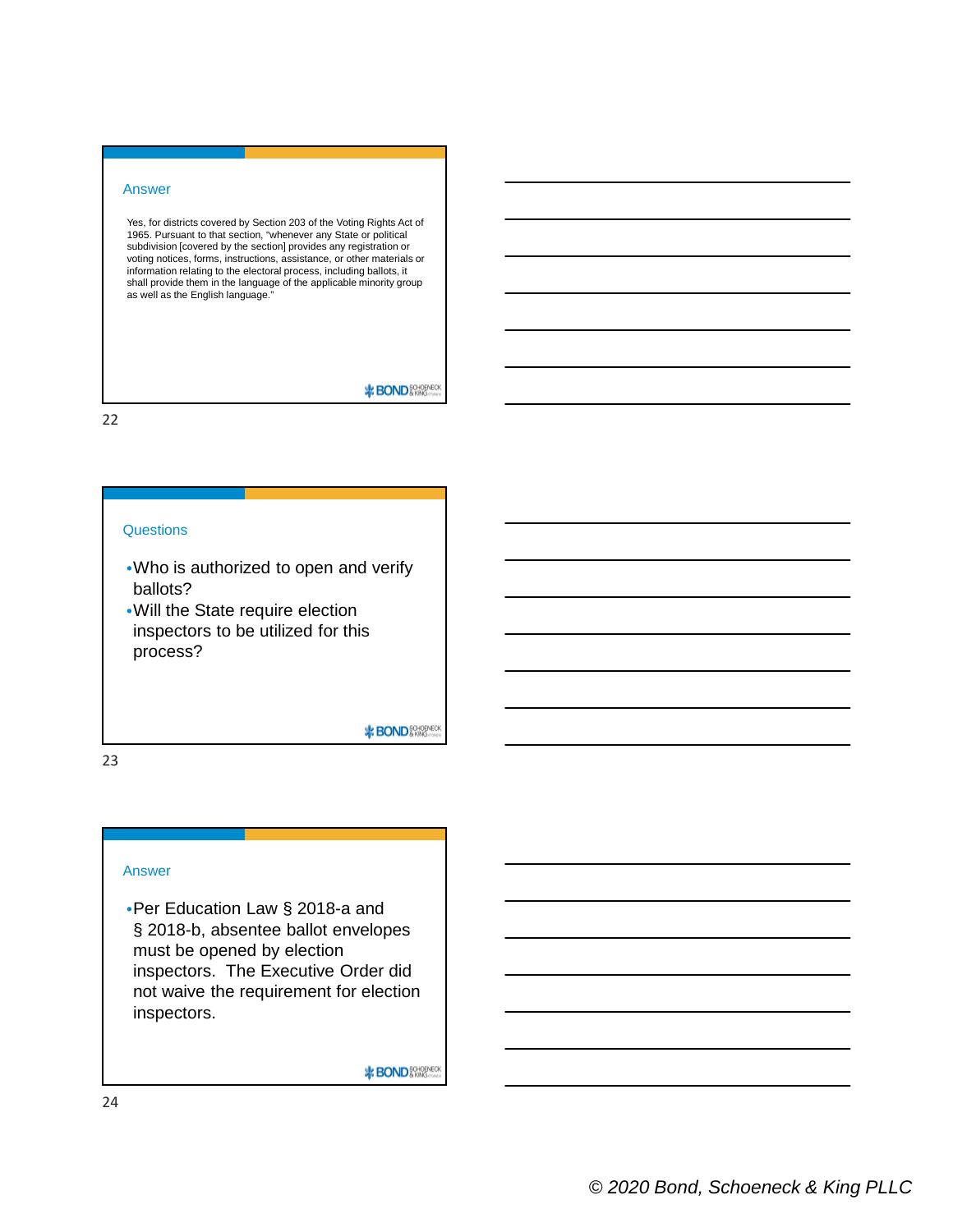# **Question**

•Will the "Property Tax Report Card" be able to be reissued if changes are made to the budget after the board adopts the budget?

**BOND** SCHOPVECK

25

# Answer

Changes cannot be made to the budget after the budget is adopted by the Board of Education, except in the case of a revote.

**\***BOND<sup>8QHOBNECK</sub></sup>

26

## **Question**

What is the earliest time ballots can be canvassed?

**\*BOND** SCHOPYECK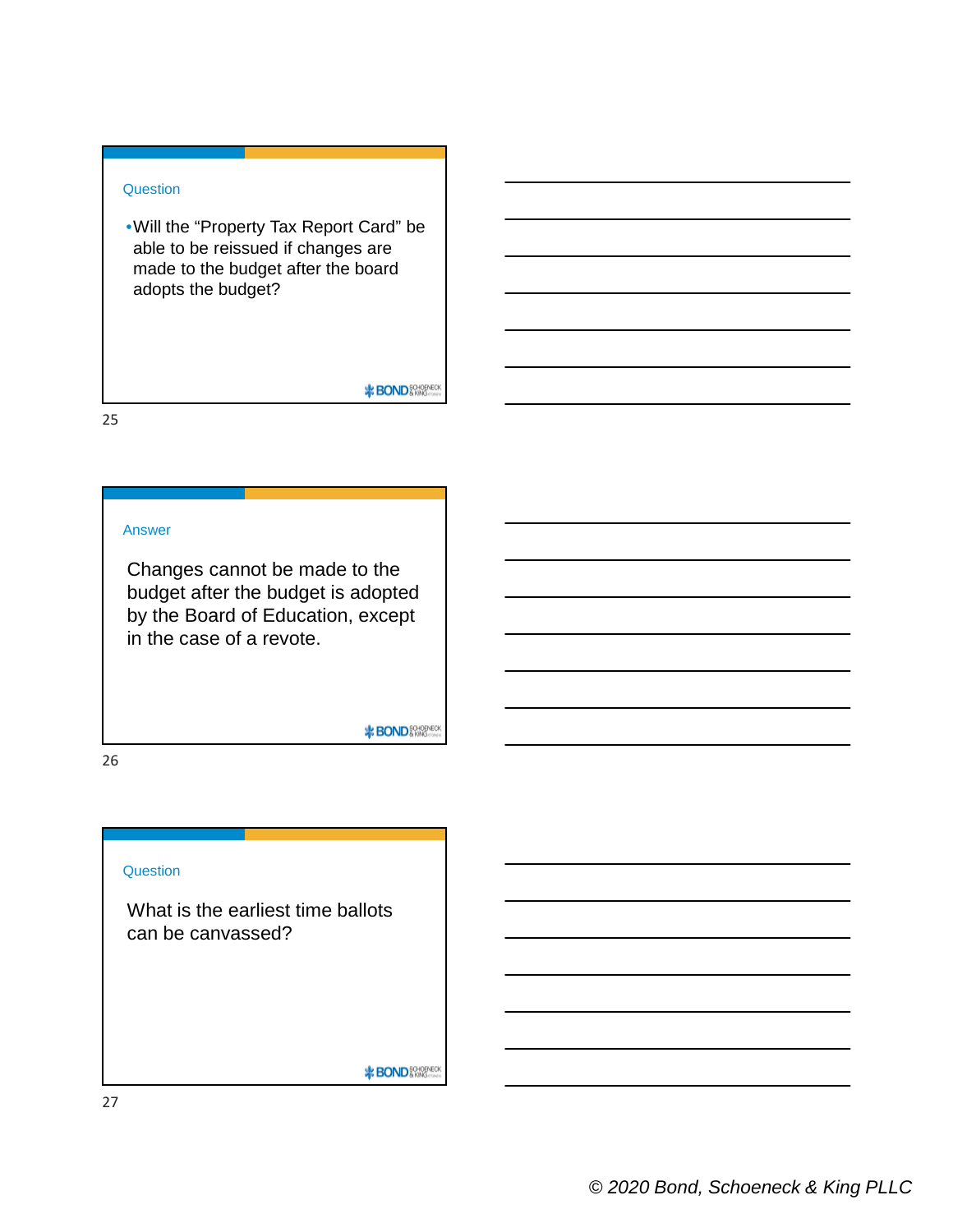# Answer

5 pm on the day of the election

**BOND** SCHOPVECK

28

# **Question**

What is the latest time the ballots can be tabulated?

**BOND** SCHOPVECK

29



30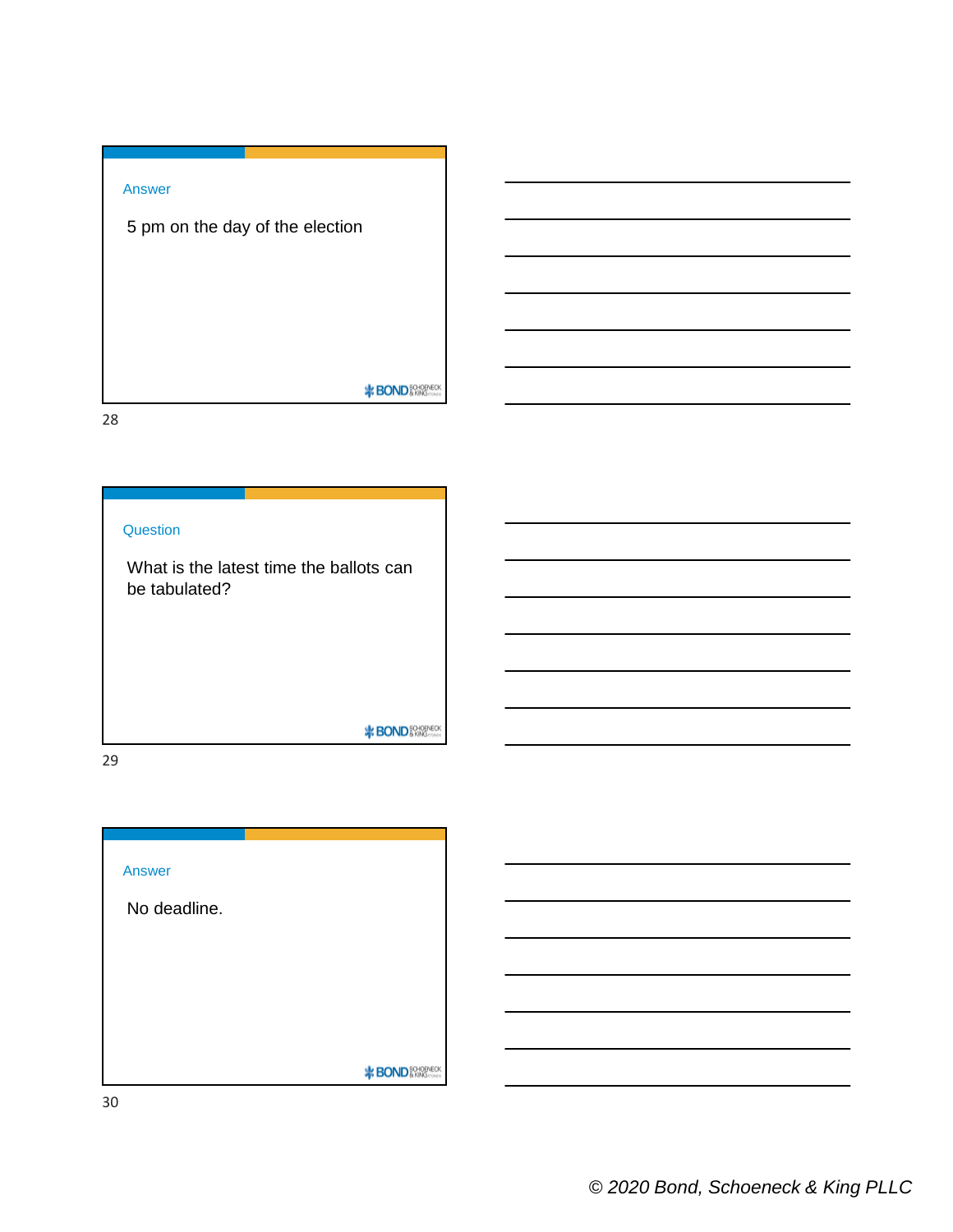# **Question**

Who certifies the results of the election?

**BOND** SCHOPVECK

31

## Answer

No certification. Just a declaration by the board. Declaration within 24 hours of district clerk reporting the results to the board.

**\***BOND<sup>8QHOBNECK</sub></sup>

32

#### **Question**

Are districts authorized to develop and print absentee ballots in their district for dissemination?

**\*BOND** SCHOPYECK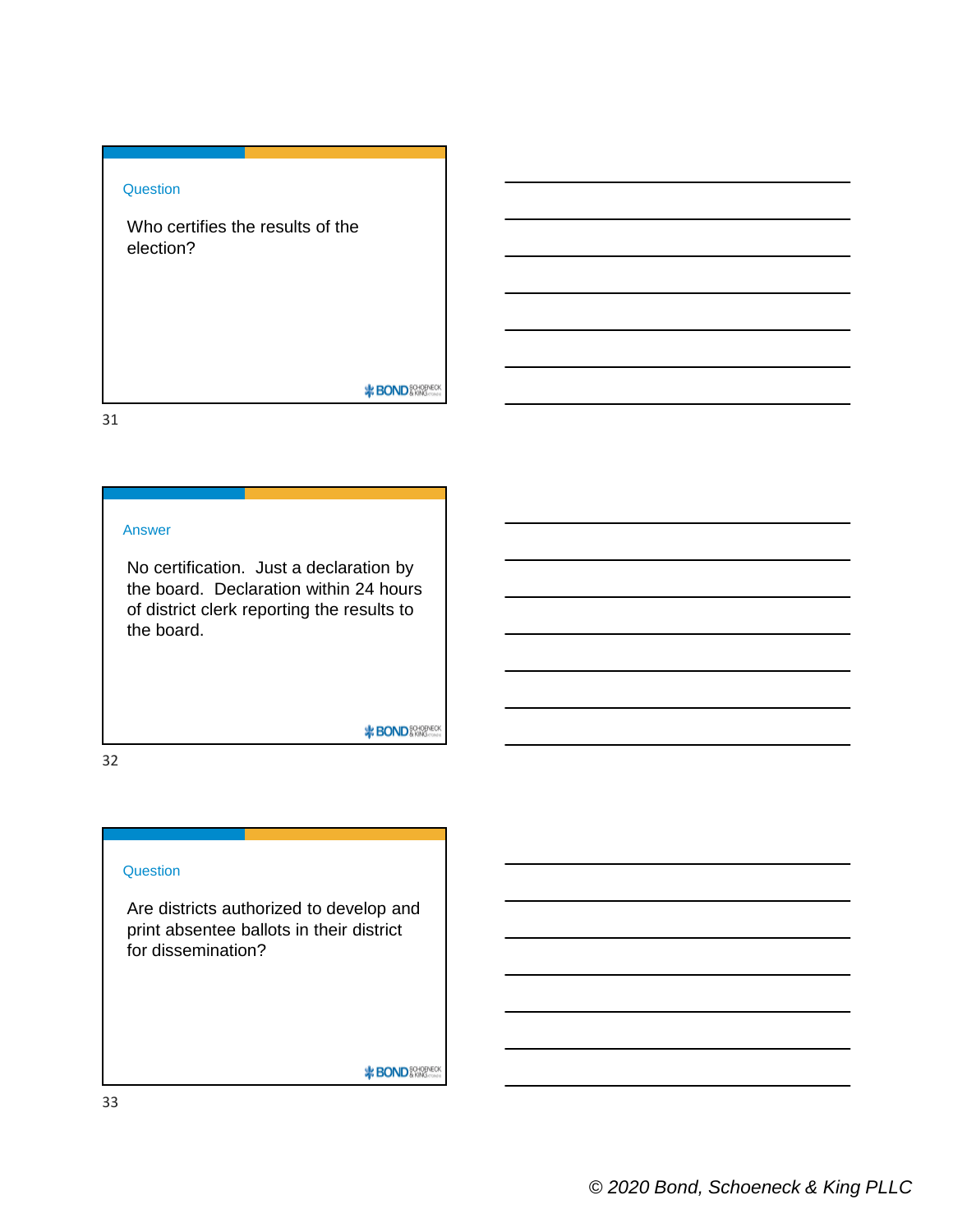# Answer

Yes, as long as those ballots are in compliance with NY State Education Law and the Governor's Executive Order.

**BOND** SCHOPVECK

34

# **Question**

When do election inspectors need to arrive?

**\***BOND<sup>80H0PVECK</sub></sup>

35

## Answer

Districts may want to consider a different schedule for when election inspectors arrive on the day of the election. It may not make sense to have inspectors there early on the morning of June 9 if they are not needed until about 5 p.m.

**\*BOND** SCHOPYECK